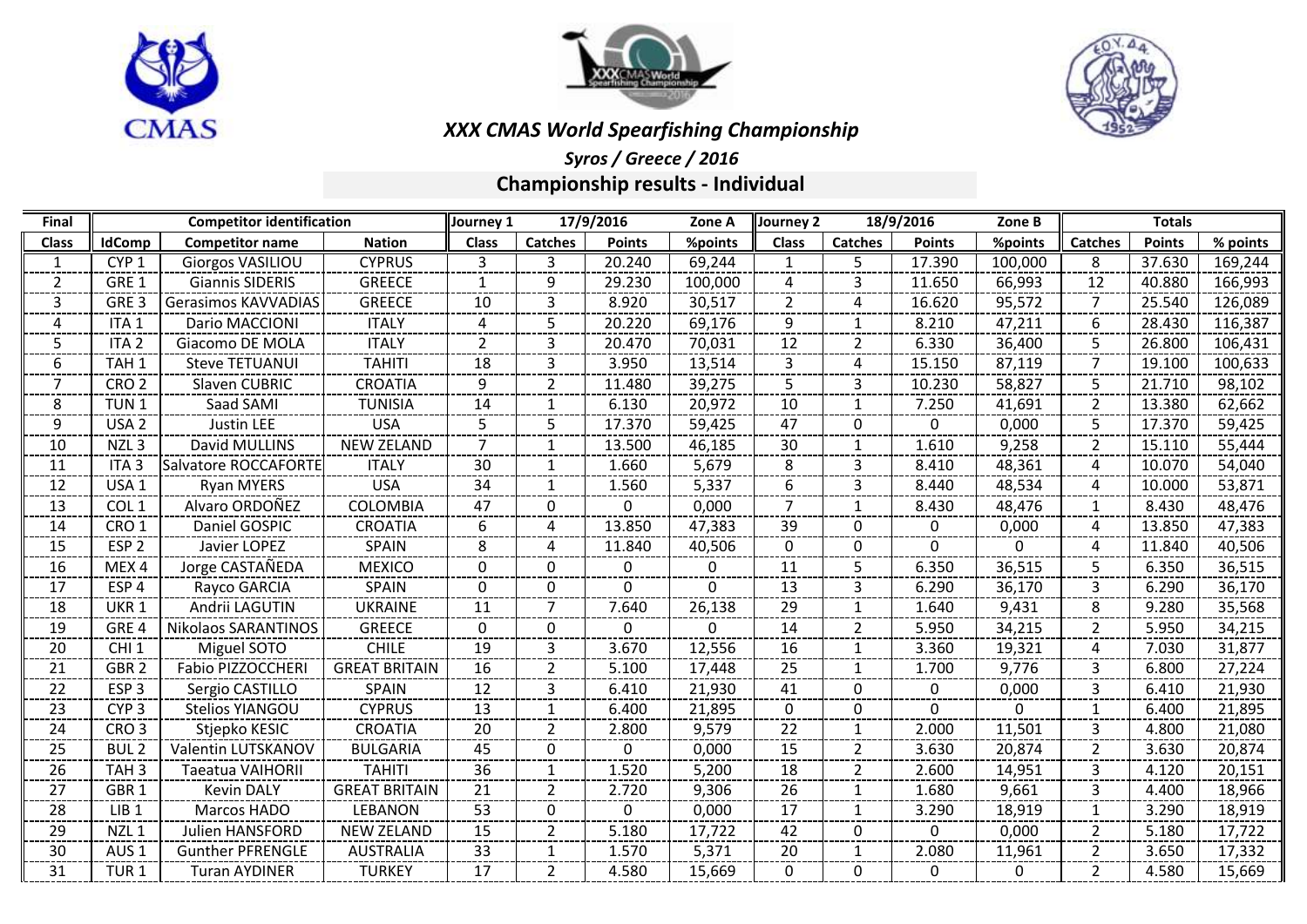





# *XXX CMAS World Spearfishing Championship*

## *Syros / Greece / 2016* **Championship results - Individual**

| Final        | <b>Competitor identification</b> |                         |                   | 17/9/2016<br>Journey 1<br>Zone A |                |               |              | 18/9/2016<br>Journey 2<br>Zone B |                |               |              | <b>Totals</b>  |               |          |
|--------------|----------------------------------|-------------------------|-------------------|----------------------------------|----------------|---------------|--------------|----------------------------------|----------------|---------------|--------------|----------------|---------------|----------|
| <b>Class</b> | <b>IdComp</b>                    | <b>Competitor name</b>  | <b>Nation</b>     | <b>Class</b>                     | <b>Catches</b> | <b>Points</b> | %points      | <b>Class</b>                     | <b>Catches</b> | <b>Points</b> | %points      | <b>Catches</b> | <b>Points</b> | % points |
| 32           | <b>BUL1</b>                      | Plamen ARABADZHIEV      | <b>BULGARIA</b>   | 23                               | 1              | 2.000         | 6,842        | 34                               |                | 1.520         | 8,741        | $\mathcal{P}$  | 3.520         | 15,583   |
| 33           | CHI <sub>2</sub>                 | Fernando ALCAINO        | <b>CHILE</b>      | 27                               | 1              | 1.700         | 5,816        | 31                               | $\mathbf{1}$   | 1.590         | 9,143        | 2              | 3.290         | 14,959   |
| 34           | UKR <sub>2</sub>                 | Andrii PIATAKOV         | <b>UKRAINE</b>    | 67                               | $\Omega$       | 0             | 0,000        | 19                               | 2              | 2.580         | 14,836       | $\overline{2}$ | 2.580         | 14,836   |
| 35           | ESP <sub>1</sub>                 | Raul ASTORGA            | <b>SPAIN</b>      | 38                               | 2              | 760           | 2,600        | 23                               | $\mathbf{1}$   | 2.000         | 11,501       | 3              | 2.760         | 14,101   |
| 36           | <b>BUL4</b>                      | Martin BARAMOV          | <b>BULGARIA</b>   | $\mathbf{0}$                     | $\Omega$       | 0             | $\mathbf{0}$ | 21                               | -1             | 2.000         | 11,501       | $\mathbf{1}$   | 2.000         | 11,501   |
| 37           | COL <sub>2</sub>                 | Diego RODRIGUEZ         | COLOMBIA          | 48                               | $\Omega$       | $\Omega$      | 0,000        | 24                               | $\mathbf{1}$   | 1.730         | 9,948        | 1              | 1.730         | 9,948    |
| 38           | ARG <sub>2</sub>                 | Ivan CARES              | ARGENTINA         | 40                               | $\Omega$       | $\Omega$      | 0,000        | 27                               | $\mathbf{1}$   | 1.670         | 9,603        | $\mathbf{1}$   | 1.670         | 9,603    |
| 39           | UKR <sub>3</sub>                 | Oleksandr MYRONCHUK     | <b>UKRAINE</b>    | 68                               | $\Omega$       | 0             | 0,000        | 28                               | -1             | 1.650         | 9,488        | 1              | 1.650         | 9,488    |
| 40           | FIN <sub>1</sub>                 | Matti PYYKKO            | <b>FINLAND</b>    | 50                               | $\Omega$       | 0             | 0,000        | 32                               | -1             | 1.590         | 9,143        |                | 1.590         | 9,143    |
| 41           | BRA 1                            | Kevin SANSAO            | <b>BRAZIL</b>     | 44                               | $\Omega$       | 0             | 0,000        | 33                               | $\mathbf 1$    | 1.580         | 9,086        | 1              | 1.580         | 9,086    |
| 42           | SMR <sub>1</sub>                 | Domenico MACALUSO       | <b>SAN MARINO</b> | 62                               | $\Omega$       | 0             | 0,000        | 35                               | 1              | 1.520         | 8,741        | $\mathbf{1}$   | 1.520         | 8,741    |
| 43           | TUR <sub>3</sub>                 | <b>Gokay GULHEP</b>     | <b>TURKEY</b>     | 22                               | $\mathbf{1}$   | 2.150         | 7,355        | $\Omega$                         | $\Omega$       | 0             | $\mathbf 0$  | $\mathbf{1}$   | 2.150         | 7,355    |
| 44           | TUN <sub>3</sub>                 | Amine BELHAJ            | <b>TUNISIA</b>    | 24                               | 1              | 2.000         | 6,842        | 46                               | $\Omega$       | 0             | 0,000        |                | 2.000         | 6,842    |
| 45           | RUS <sub>3</sub>                 | Sergey CHENTSOV         | <b>RUSSIA</b>     | 25                               | 1              | 1.750         | 5,987        | $\Omega$                         | 0              | 0             | 0            | 1              | 1.750         | 5,987    |
| 46           | USA <sub>3</sub>                 | Andrew GEIST            | <b>USA</b>        | 26                               | 1              | 1.730         | 5,919        | $\Omega$                         | $\Omega$       | $\mathbf{0}$  | $\mathbf{0}$ | 1              | 1.730         | 5,919    |
| 47           | MEX <sub>3</sub>                 | Ruben SANCHEZ           | <b>MEXICO</b>     | 28                               | $\mathbf{1}$   | 1.690         | 5,782        | $\Omega$                         | $\mathbf{0}$   | 0             | $\Omega$     | $\mathbf{1}$   | 1.690         | 5,782    |
| 48           | BRA 3                            | Fernando FARINA         | <b>BRAZIL</b>     | 29                               | -1             | 1.660         | 5,679        | 0                                | $\Omega$       | 0             | 0            |                | 1.660         | 5,679    |
| 49           | CHI <sub>3</sub>                 | Claudio VALLE           | <b>CHILE</b>      | 31                               | 1              | 1.600         | 5,474        | 38                               | $\mathbf{0}$   | 0             | 0,000        | 1              | 1.600         | 5,474    |
| 50           | RUS <sub>2</sub>                 | Sergey KEZHELIS         | <b>RUSSIA</b>     | 32                               | 1              | 1.580         | 5,405        | $\Omega$                         | $\mathbf{0}$   | 0             | $\mathbf{0}$ | 1              | 1.580         | 5,405    |
| 51           | POR <sub>2</sub>                 | André DOMINGUES         | <b>PORTUGAL</b>   | 35                               | $\mathbf{1}$   | 1.540         | 5,269        | $\Omega$                         | $\Omega$       | $\Omega$      | $\Omega$     | $\mathbf{1}$   | 1.540         | 5,269    |
| 52           | BRA <sub>2</sub>                 | Fernando THONI          | <b>BRAZIL</b>     | 37                               | $\mathbf{1}$   | 1.510         | 5,166        | 37                               | $\Omega$       | 0             | 0,000        |                | 1.510         | 5,166    |
| 53           | ARG 1                            | Martin HOCKO            | ARGENTINA         | 39                               | $\Omega$       | 0             | 0,000        | 0                                | $\Omega$       | 0             | $\Omega$     | 0              | 0             | 0,000    |
| 53           | ARG <sub>3</sub>                 | Juan NICOLETTI          | ARGENTINA         | 41                               | $\Omega$       | 0             | 0,000        | 0                                | $\Omega$       | 0             | $\Omega$     | $\Omega$       | 0             | 0,000    |
| 53           | ARG 4                            | <b>Martin RODRIGUEZ</b> | ARGENTINA         | $\Omega$                         | $\Omega$       | 0             | 0            | 36                               | $\Omega$       | $\Omega$      | 0,000        | $\Omega$       | 0             | 0,000    |
| 53           | BUL <sub>3</sub>                 | Anton ARABADZHIEV       | <b>BULGARIA</b>   | 46                               | $\Omega$       | 0             | 0,000        | 0                                | $\Omega$       | 0             | 0            | $\mathbf{0}$   | 0             | 0,000    |
| 53           | CYP <sub>2</sub>                 | Elias LIASI             | <b>CYPRUS</b>     | 49                               | 0              | 0             | 0,000        | 40                               | 0              | 0             | 0,000        | 0              | 0             | 0,000    |
| 53           | FIN <sub>3</sub>                 | Mikael RAITOKARI        | <b>FINLAND</b>    | 52                               | $\Omega$       | 0             | 0,000        | 0                                | $\Omega$       | 0             | $\mathbf{0}$ | 0              | 0             | 0,000    |
| 53           | LIB <sub>2</sub>                 | Nicolas SAADE           | <b>LEBANON</b>    | 54                               | $\Omega$       | 0             | 0,000        | 0                                | $\Omega$       | 0             | $\Omega$     | $\Omega$       | 0             | 0,000    |
| 53           | LIB <sub>3</sub>                 | Michel LABAKI           | <b>LEBANON</b>    | 55                               | $\Omega$       | 0             | 0,000        | 0                                | $\mathbf{0}$   | 0             | 0            | $\mathbf{0}$   | 0             | 0,000    |
| 53           | MEX <sub>1</sub>                 | Rafael ARÉVALO          | <b>MEXICO</b>     | 56                               | 0              | 0             | 0,000        | 0                                | $\mathbf{0}$   | 0             | 0            | $\Omega$       | 0             | 0,000    |
| 53           | MEX <sub>2</sub>                 | Rommel ARÉVALO          | <b>MEXICO</b>     | 57                               | $\Omega$       | 0             | 0,000        | $\Omega$                         | $\Omega$       | 0             | $\Omega$     | $\Omega$       | 0             | 0,000    |